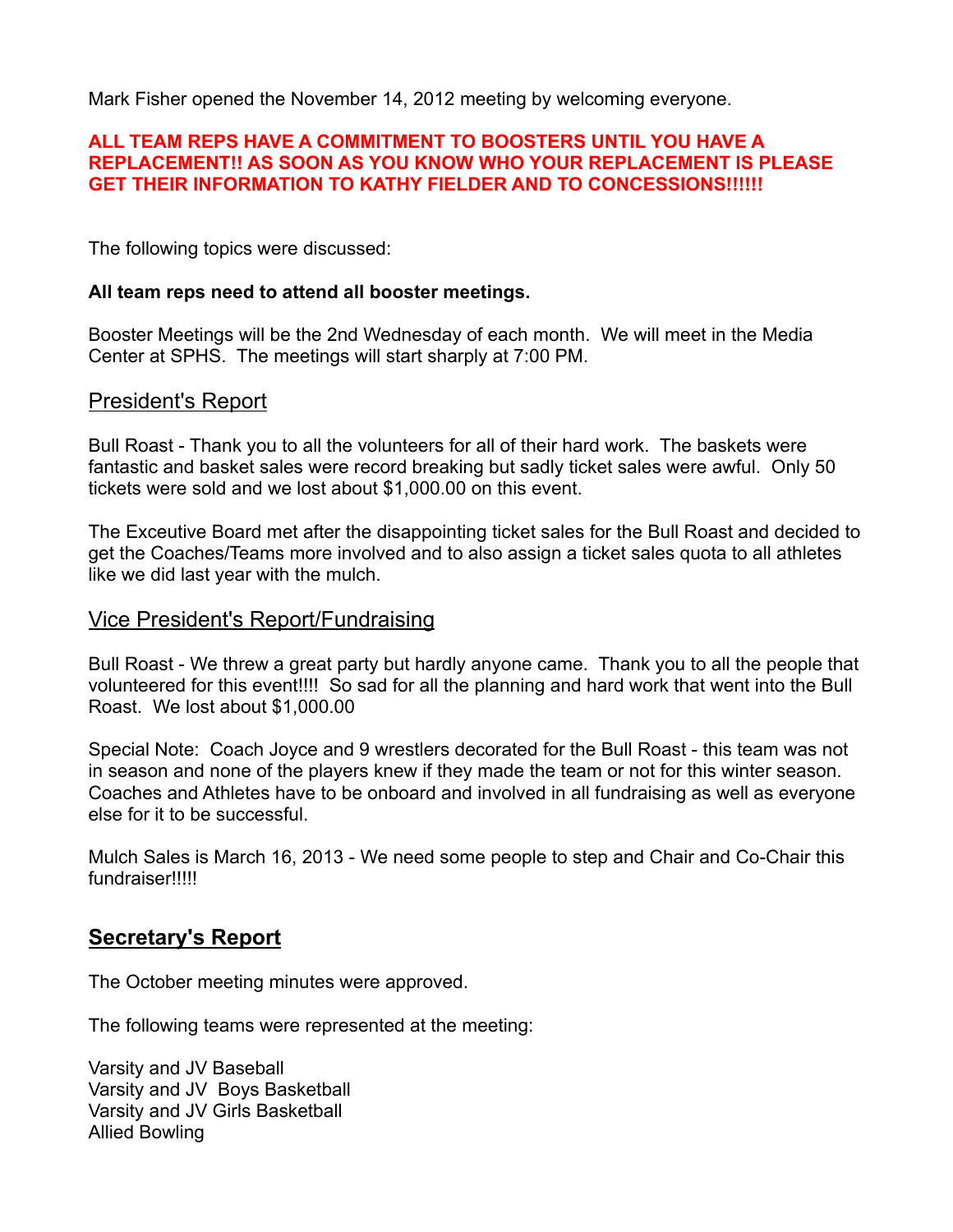Cross Country Varsity Field Hockey Varsity and JV Football Golf Varsity and JV Girls Lacrosse Varsity Boys Soccer Varsity and JV Girls Soccer Swimming Varsity Tennis Indoor Track Swimming JV Volleyball

The following teams were not represented at the meeting:

**Bocce** Cheerleading Boys Lacrosse Softball Unified Tennis **Wrestling** 

# Treasurer's Report

All financial statements are up to date. Please check financials for your team when you receive copies, sometimes there are mistakes and they need to be reported and corrected. You can check you accounts on the website or e.mail Jim Henstrand atjhenstrand@mtb.com

# Membership

6 Fall Teams have 100% membership to Boosters. They will receive \$10.00 back into their team account per player. Great and easy fundraiser!!

76% of our fall athletes are members - let's go for 100%.

You can download membership forms from the website. If you have any membership questions or you want to know the membership status of your team you can e.mail Becky Hogan at rlhogan1@yahoo.com

Hardship cases must come from the coach. If you team has a hardship case the coach needs to get in touch with Becky Hogan.

Athletic Director's Report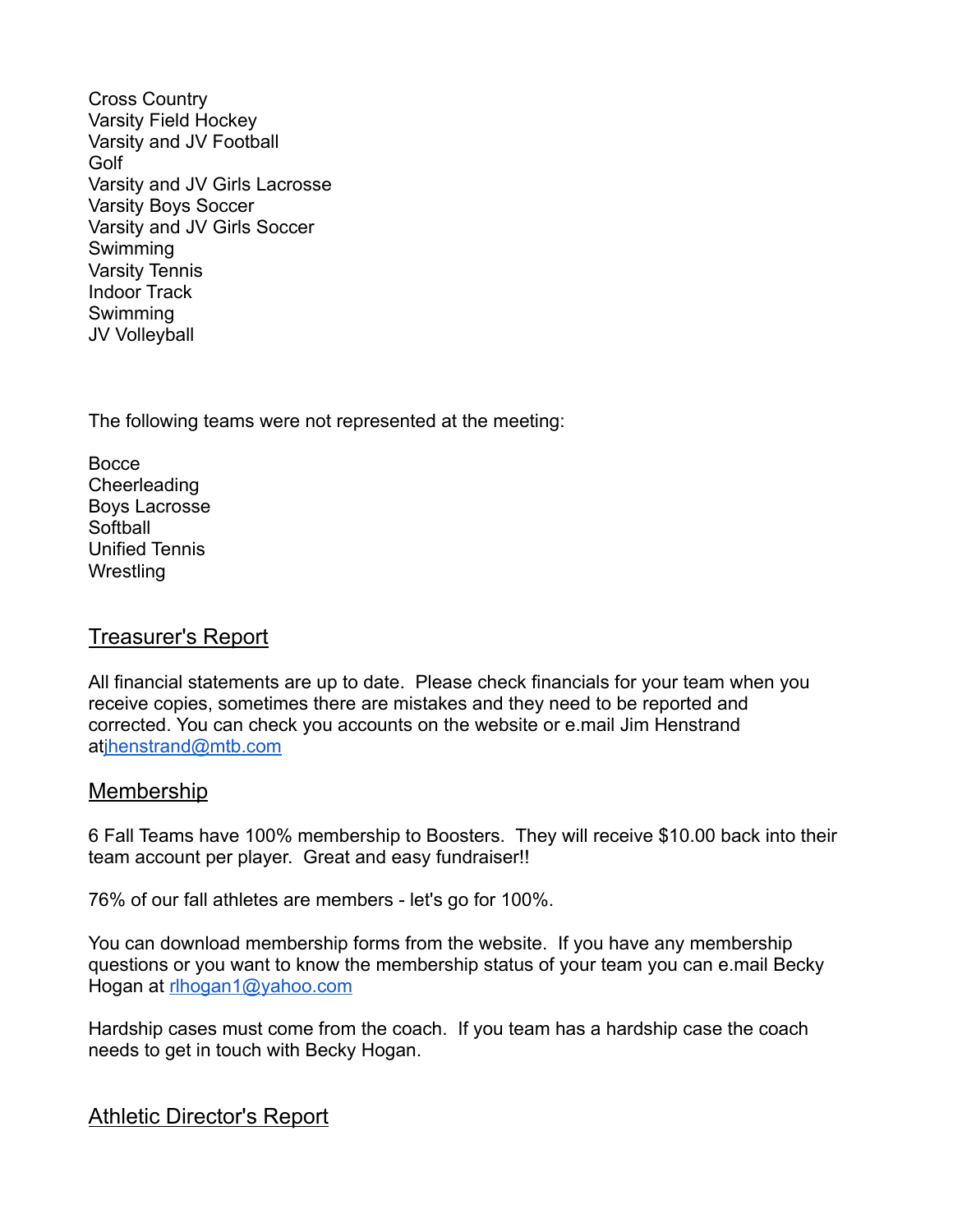Falcons Sports Line 410-544-5302

Athletic Trainer - Casey Thompson - ATI

State Champions - Boys Cross Country and Unified Tennis

Boys Soccer plays Wootton for the State Championship Friday November 16, 2012 5:00PM at UMBC

Winter Sports Try-Outs begin Thursday November 15, 2012 - 444 athletes signed up to tryout for winter sports

Mr. Mook had NCAA eligibility and recruiting information available for anyone who's child is interested in playing college sports

New School Construction:

- Scheduled to start 2014
- 2 years for the building and another 1 1/2 2 years to replace fields
- County only replaces (1) Bermuda field the rest will be grass (We now have 4 Bermuda Fields)
- Concession stand will be a shell. The County does not fund any equipment (ovens, microwaves, fridges, ice machines, etc)

So boosters will have to pick the tab for everything that the county does not provide. Keep in mind that we will not have our concession stand in operation during the construction period so we will lose approximately 30,000 annually. The above listed items are going to cost well in excess of 200,000 dollars

# Administration Report

Report cards are coming home November 16, 2012

If your child needs to be taken to or from a game any other way other than the bus you must have it approved 48 hours prior to the event by the SPHS Administration

Your child must be in school to be able to play in games and attend practices. If your child has a doctors appointment and has to leave school during the school day then they must have a release signed to practice or play by the administration

Athletic equipment cannot be dropped off in the office under any circumstances!!!!!

Please make sure your athletes are not putting inappropriate pictures or messages on Facebook, Twitter or any other social media sites. Athletes will be suspended!!!! Your kids may think their settings are private but stupid stuff travels fast and wide so make sure your kids are not doing it.